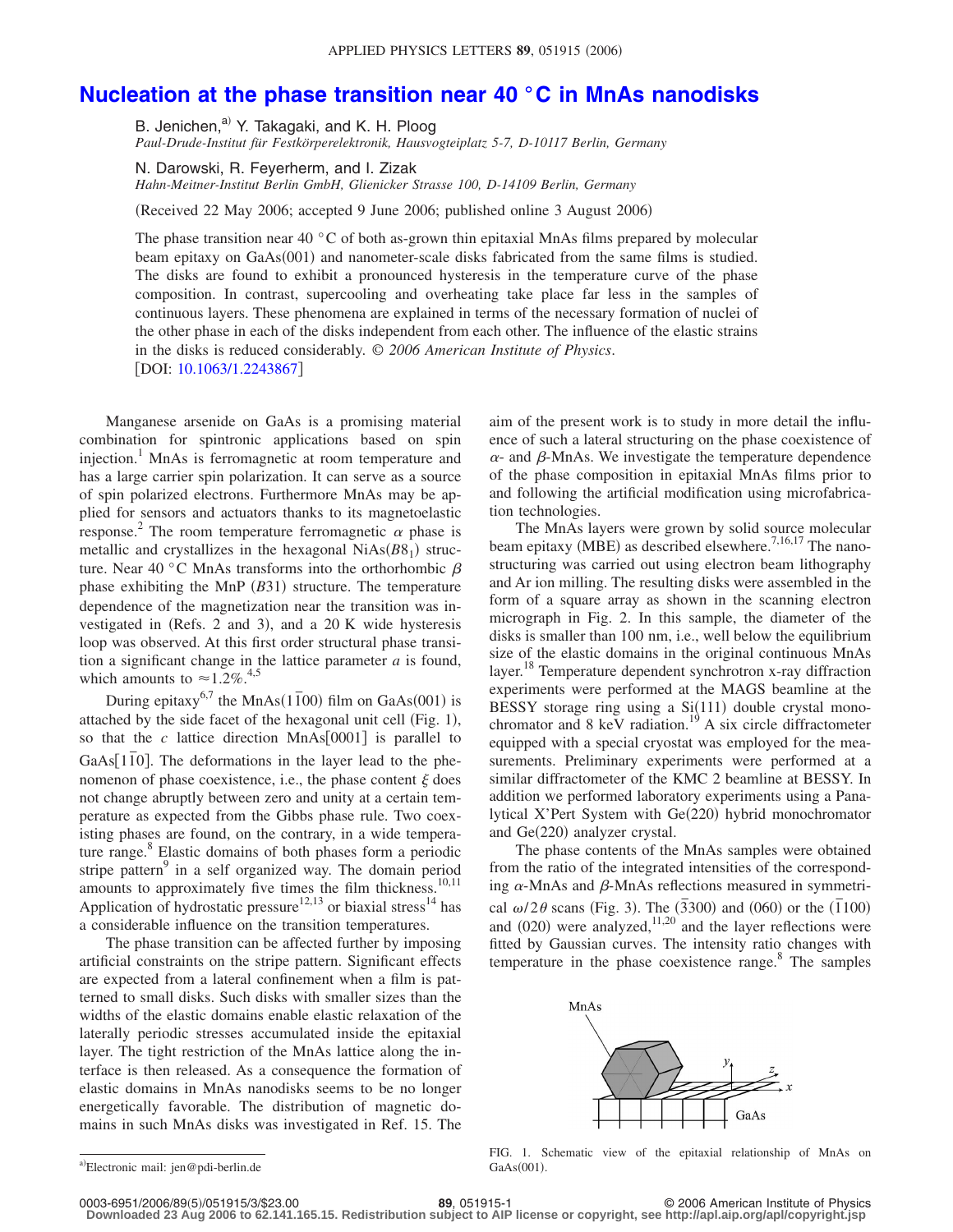

FIG. 2. Scanning electron micrograph of MnAs disks on GaAs supporting pillars. The diameter of the disks is below 100 nm, i.e., below the size of the elastic domains in the original MnAs epitaxial layer.

reached their equilibrium composition almost immediately after a certain temperature had been set, i.e., the relaxation times are significantly small. Samples consisting of MnAs disks having various diameters on the GaAs substrate were compared to their parent unstructured samples. Here we demonstrate the results from the smallest disks shown in Fig. 2. The lateral period of the domain structure of the original MnAs epitaxial layer can be obtained from the distance between satellite maxima  $\Delta \omega_s$  in the x-ray triple crystal  $\omega$  scan (Fig. 4). The period  $\Lambda_d$  is calculated from the formula  $\Lambda_d$  $=2\pi/(\Delta Q_x) = \lambda/(2\Delta \omega_s \sin \Theta_B)$ , where  $\Delta Q_x$  is the distance of the satellite maxima in reciprocal space,  $\lambda$  is the x-ray wavelength, and  $\Theta_B$  is the Bragg angle.<sup>23</sup> The *x* axis is defined to be perpendicular to the *c* direction of MnAs and parallel to the interface (see Fig. 1). The angular distance of the satellite maxima in Fig. 4 measured at room temperature yields an average lateral period of the domain structure of 247 nm. The thickness of the original MnAs film was determined to be 38 nm using x-ray reflectivity measurements.<sup>11</sup> The equilibrium domain period is thus estimated to be  $190 \text{ nm}^9$ .



FIG. 3. X-ray reflections associated with  $\alpha$ -MnAs( $\overline{1}100$ ) and  $\beta$ -MnAs(020) of the MnAs disks obtained upon cooling the sample from 296 to 270 K in steps of 2 K. The curves are shifted vertically for clarity.



FIG. 4. X-ray triple crystal  $\omega$  scan of the continuous layer measured at room temperature  $27^{\circ}$ C near the reflection  $\alpha$ -MnAs( $\overline{1}100$ ) revealing additional satellite reflections (marked by S−1 and S+1) due to a lateral periodicity of the elastic domains of 247 nm.

the diameters of the smallest disks are sufficiently small  $\approx$  80 nm) only one elastic phase domain exists in an individual disk, which was confirmed at room temperature using magnetic force microscopy.<sup>15</sup>

The full triangles in Fig. 5 show the temperature dependence of the phase content  $\xi$  of  $\alpha$ -MnAs in the unpatterned continuous epitaxial layer. As reported in Ref. 8 the heating and cooling curves roughly coincide and hence the temperature hysteresis in the range of phase coexistence is negligible. In the present sample this range extends quite broad between 270 and 315 K. The overall phase coexistence range amounts to 45 K. In the vicinity of the transition temperature of 315 K the  $\alpha$ -MnAs content rises from zero almost linearly. When lowering the temperature further the rise of the phase content weakens and the content gradually reaches the saturation level at unity. The temperature dependence of the phase content  $\xi$  in the small MnAs disks is also shown in Fig. 5 (hollow symbols). When cooling down the MnAs disks,  $\alpha$ -MnAs first emerges in the disks only at a temperature as low as 298 K. We observe a significant supercooling of the disks, i.e., all of them remain to be in the  $\beta$  phase.



FIG. 5. (Color online) Temperature dependence of the volume fraction  $\xi$  of the MnAs  $\alpha$  phase illustrating the coexistence of the two phases in the MnAs layer (full symbols) and the MnAs disk (hollow symbols) system. Upward (downward) directed triangles correspond to the heating (cooling) curve. The changes of the composition with temperature are more steep in the disk system than in the continuous layer system. The range of phase coexistence in the layer system is as large as 45° and only a very small hysteresis is observed. The disk system changes from one phase to the other within  $15^{\circ} - 20^{\circ}$  and a strong hysteresis (width  $20 \pm 5$  K) of the temperature curve is found.

**Downloaded 23 Aug 2006 to 62.141.165.15. Redistribution subject to AIP license or copyright, see http://apl.aip.org/apl/copyright.jsp**